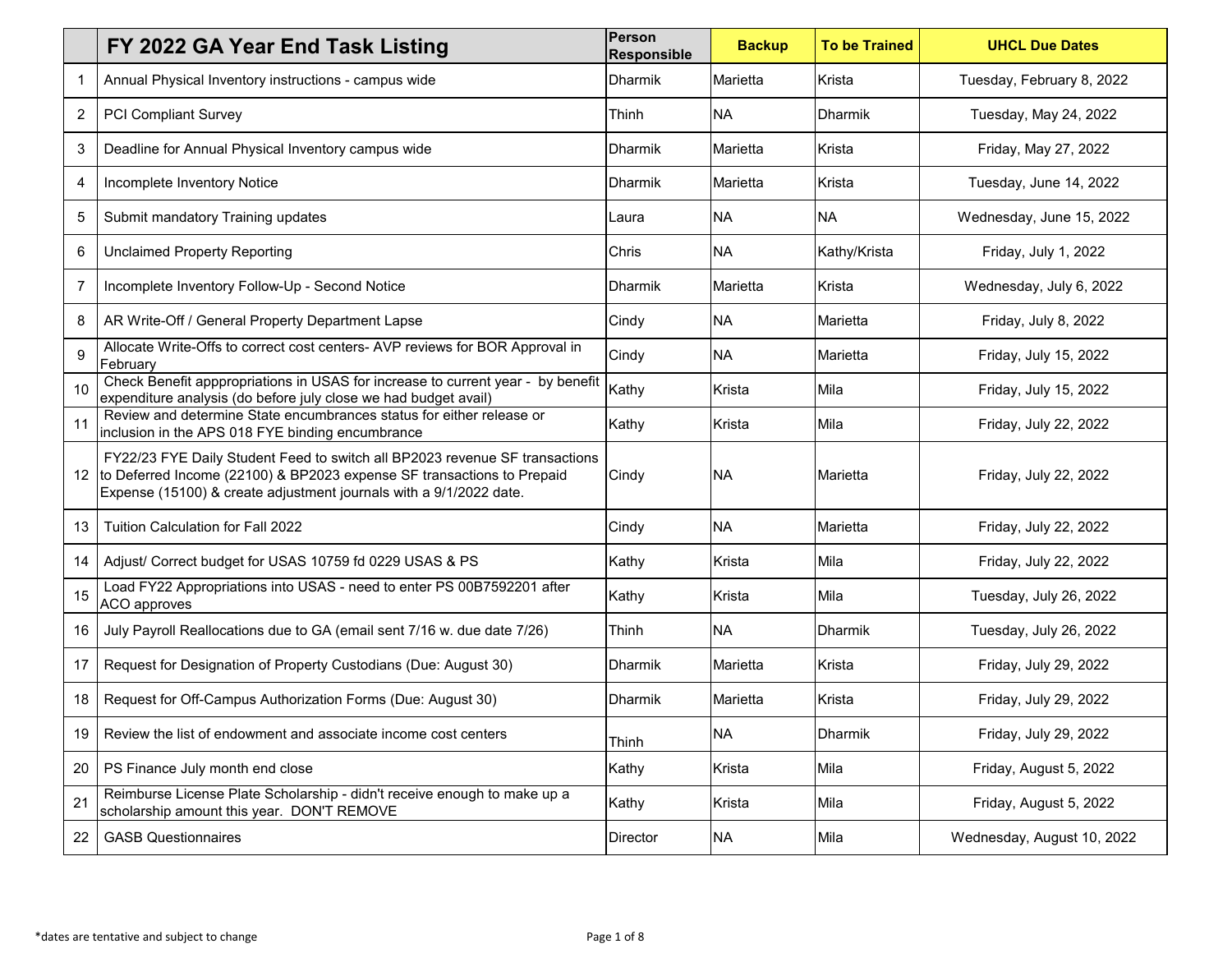|    | FY 2022 GA Year End Task Listing                                                                                                                                | <b>Person</b><br><b>Responsible</b> | <b>Backup</b> | <b>To be Trained</b> | <b>UHCL Due Dates</b>      |
|----|-----------------------------------------------------------------------------------------------------------------------------------------------------------------|-------------------------------------|---------------|----------------------|----------------------------|
| 23 | Review and determine State encum status for either release or inclusion in the<br>APS 018 FYE binding encumbrance (Refer to YE State Fund Enc Folder)           | Kathy                               | Krista        | Mila                 | Wednesday, August 10, 2022 |
| 24 | Email Financial Aid and OSP on 5% Admin Fee entry                                                                                                               | Kathy                               | Krista        | Mila                 | Monday, August 15, 2022    |
| 25 | State Fund 0229 Tuition & Fees (Funds 1059 & 1040) - July true-up                                                                                               | Kathy                               | Krista        | Mila                 | Wednesday, August 17, 2022 |
| 26 | Send Deferred Tuition to Comptroller, move out of default, & prepare PS journal                                                                                 | Kathy                               | Krista        | Mila                 | Wednesday, August 17, 2022 |
| 27 | Check USAS 62 Screen for FY20 Appn Load                                                                                                                         | Kathy                               | Krista        | Mila                 | Wednesday, August 17, 2022 |
| 28 | 4th Quarter - Check 16E preliminary bad fund equity (new item)                                                                                                  | Kathy                               | Krista        | Mila                 | Wednesday, August 17, 2022 |
| 29 | Notify BCs & OSP regarding payroll reallocation deadlines                                                                                                       | Thinh                               | <b>NA</b>     | <b>Dharmik</b>       | Wednesday, August 17, 2022 |
| 30 | Last Payroll reallocation for FY21 Period 12 (email sent 8/17 w. due date 8/23)                                                                                 | Thinh                               | <b>NA</b>     | <b>Dharmik</b>       | Wednesday, August 17, 2022 |
| 31 | Complete Benefit Appn Spreadsheet and send to ACO (new)                                                                                                         | Kathy                               | Krista        | Mila                 | Thursday, August 18, 2022  |
| 32 | Preliminary SEFA monitoring (new item)                                                                                                                          | Kathy                               | Krista        | Mila                 | Friday, August 19, 2022    |
| 33 | Review and determine State encumbrances status for either release or<br>inclusion in the APS 018 FYE binding encumbrance                                        | Kathy                               | Krista        | Mila                 | Friday, August 19, 2022    |
| 34 | Review USAS 62 screen for warrant offsets                                                                                                                       | Kathy                               | Krista        | Mila                 | Wednesday, August 24, 2022 |
| 35 | Review USAS default screens after deferred tuition is sent - 69 screen (fund<br>9000) and 62 screens for appn 00903, funds 1 and 2 and appn 07738 fund<br>0980) | Kathy                               | Krista        | Mila                 | Wednesday, August 24, 2022 |
| 36 | Pass Through Confirmations Initial Certification SEFA & SPTR                                                                                                    | Kathy                               | Krista        | Mila                 | Friday, August 26, 2022    |
| 37 | Cash entries into USAS by Aug 31. 7pm (if needed)                                                                                                               | Kathy                               | Krista        | Mila                 | Friday, August 26, 2022    |
| 38 | Update/Verify fringe benefits, state rules table - Email Sandra Armstrong or<br>Bruce Levy if not received                                                      | Kathy                               | Krista        | Mila                 | Friday, August 26, 2022    |
| 39 | Review 53 Screen, Balance and Release all Batches                                                                                                               | Kathy                               | Krista        | Mila                 | Friday, August 26, 2022    |
| 40 | Perform Service Department Inventories                                                                                                                          | Marietta                            | Thinh         | Mila                 | Tuesday, August 30, 2022   |
| 41 | Certified Physical Inventory report to Departments                                                                                                              | Dharmik                             | Marietta      | Krista               | Wednesday, August 31, 2022 |
| 42 | Disposal Method -19 Missing property - 3 years missing then delete                                                                                              | Dharmik                             | Marietta      | Krista               | Wednesday, August 31, 2022 |
| 43 | Change Fund Cash Audit                                                                                                                                          | Marietta                            | Thinh, Chris  | Kathy                | Wednesday, August 31, 2022 |
| 44 | Deadline for Off-Campus Authorization Forms                                                                                                                     | Dharmik                             | Marietta      | Krista               | Wednesday, August 31, 2022 |
| 45 | Deadline for Designation of Property Custodian Forms                                                                                                            | Dharmik                             | Marietta      | Krista               | Wednesday, August 31, 2022 |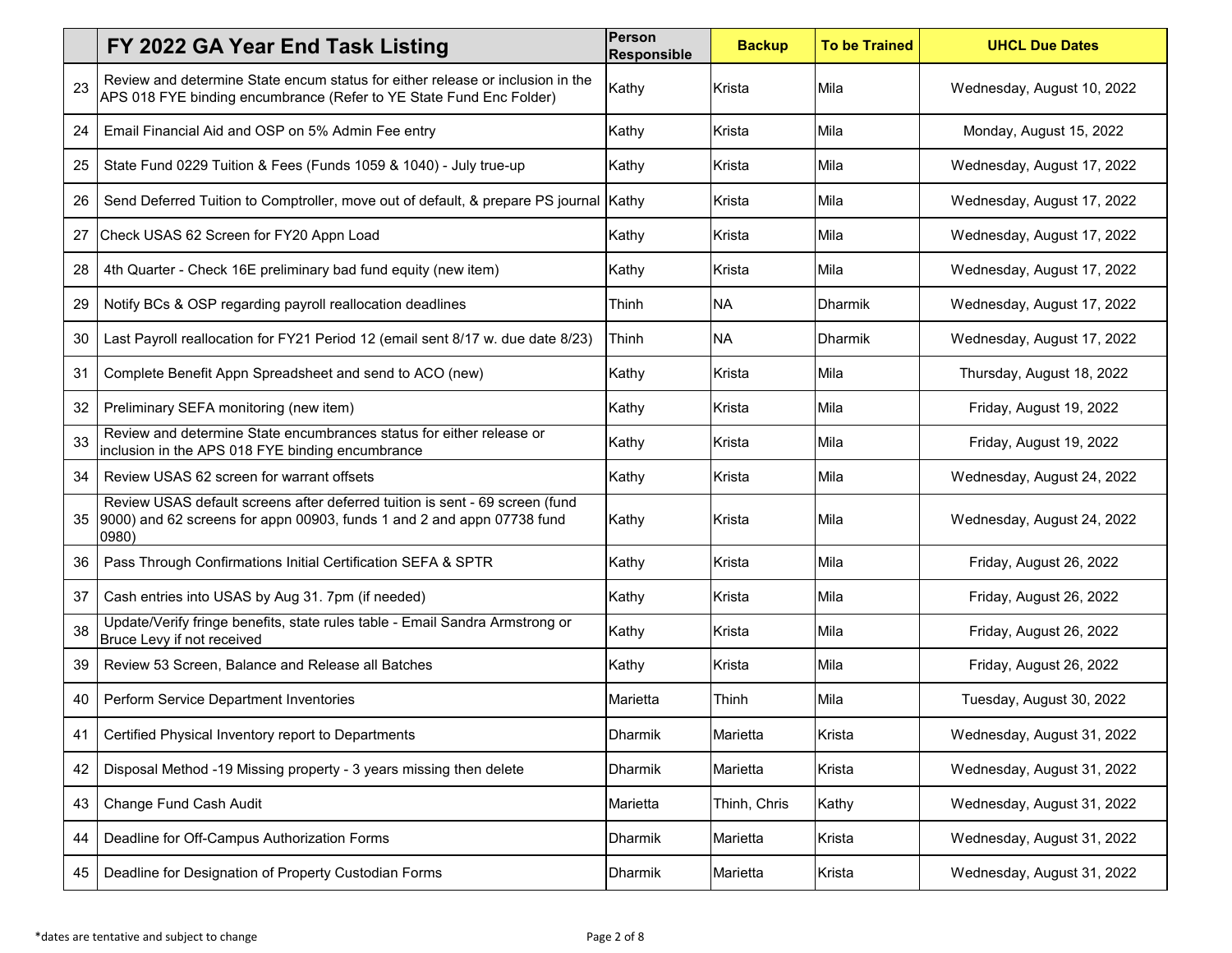|    | FY 2022 GA Year End Task Listing                                                                                                                                                                 | Person<br><b>Responsible</b> | <b>Backup</b> | <b>To be Trained</b> | <b>UHCL Due Dates</b>        |
|----|--------------------------------------------------------------------------------------------------------------------------------------------------------------------------------------------------|------------------------------|---------------|----------------------|------------------------------|
| 46 | Certification of Physical Inventory conducted by agency to State                                                                                                                                 | <b>Dharmik</b>               | Marietta      | Krista               | Wednesday, August 31, 2022   |
| 47 | Deadline for 998 payroll reallocations to GA (email sent 8/23 w. due date 8/31)                                                                                                                  | Thinh                        | Krista        | Kathy                | Wednesday, August 31, 2022   |
| 48 | Cost of Good Sold - Service Center Inventory Adjustment                                                                                                                                          | Marietta                     | Thinh         | Mila                 | Wednesday, August 31, 2022   |
| 49 | 10734 - UHS Master Concentration - BOA - Month 12 (UHS made entry)                                                                                                                               | Thinh                        | <b>NA</b>     | <b>Dharmik</b>       | Wednesday, August 31, 2022   |
| 50 | Bank Interest Income - UHS                                                                                                                                                                       | Thinh                        | <b>NA</b>     | <b>Dharmik</b>       | Wednesday, August 31, 2022   |
| 51 | 10734 - UHS Master Concentration entries                                                                                                                                                         | Thinh                        | <b>NA</b>     | Dharmik              | Wednesday, August 31, 2022   |
| 52 | Review 35117/F0869 and clear the same - Zero                                                                                                                                                     | Cindy                        | <b>NA</b>     | Marietta             | Wednesday, August 31, 2022   |
| 53 | Enter Appropriation Load GL entry into PeopleSoft                                                                                                                                                | Kathy                        | Krista        | Mila                 | Thursday, September 1, 2022  |
| 54 | SORM Payment - USAS is down on 09/06/21 for YE                                                                                                                                                   | Kathy                        | Krista        | Mila                 | Thursday, September 1, 2022  |
| 55 | Fund 0229 Deferred Tuition Forward to new year (00000-0229)                                                                                                                                      | Kathy                        | Krista        | Mila                 | Thursday, September 1, 2022  |
| 56 | Benefit Load PS Journal - A Doc need to be enterered by ACO                                                                                                                                      | Kathy                        | Krista        | Mila                 | Thursday, September 1, 2022  |
| 57 | Check USAS 62 screen for FY20 Appn Load for Benefits                                                                                                                                             | Kathy                        | Krista        | Mila                 | Thursday, September 1, 2022  |
| 58 | Prepare Journal Entries for Deferred Parking Revenues (FMC make JE & inform<br>Thinh to check)                                                                                                   | Thinh                        | <b>NA</b>     | <b>Dharmik</b>       | Thursday, September 1, 2022  |
| 59 | Credit Card Charges(Amex, Discover, Visa/Mastercard)                                                                                                                                             | Thinh                        | <b>NA</b>     | <b>Dharmik</b>       | Friday, September 2, 2022    |
| 60 | Check Texas Grant for new FY. Notify OSP to set-up expenditures as pre-paid<br>for SEFA reporting purposes. Dr. 15100. Reverse JE on 09/01. Waiting for all<br>SF journals to post in PS Finance | Kathy                        | Krista        | Mila                 | Friday, September 2, 2022    |
| 61 | HEAF Allocation - G/L Journal (waiting for funds to hit the appropriation)                                                                                                                       | Kathy                        | Krista        | Mila                 | Friday, September 2, 2022    |
| 62 | Obtain Telephone charges from UCT John Rodriguez                                                                                                                                                 | Mila                         | Krista        | Mila                 | Friday, September 2, 2022    |
| 63 | Assure all UH Confirms input                                                                                                                                                                     | Thinh                        | Krista        | Mila                 | Friday, September 2, 2022    |
| 64 | Telephone Encumbrances to UHS A Hoang & N. Palomo                                                                                                                                                | Mila                         | Krista        | Mila                 | Tuesday, September 6, 2022   |
| 65 | Email and followup with OSP and Financial Aid on 5% Admin Fee entry                                                                                                                              | Kathy                        | Krista        | Mila                 | Tuesday, September 6, 2022   |
| 66 | Reconcile GL - PSAM August EOM                                                                                                                                                                   | <b>Dharmik</b>               | Marietta      | Krista               | Wednesday, September 7, 2022 |
| 67 | Fraud Risk Assessment Survey: Return Due 09/20/21                                                                                                                                                | <b>Director</b>              | <b>NA</b>     | Mila                 | Thursday, September 8, 2022  |
| 68 | State Fund Balance Transfer - before accruals, etc. - before close of August                                                                                                                     | Kathy                        | Krista        | Mila                 | Thursday, September 8, 2022  |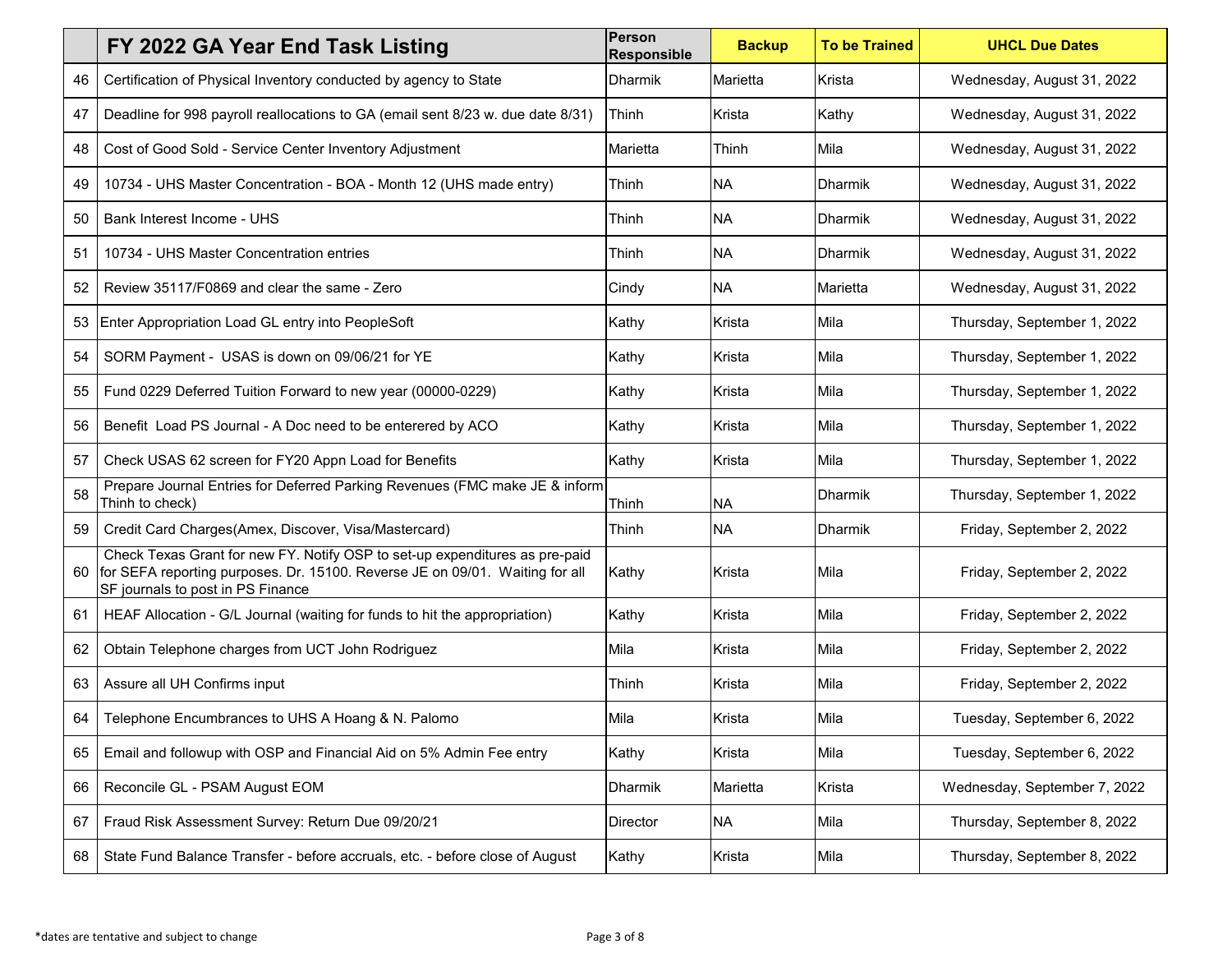|    | FY 2022 GA Year End Task Listing                                                                                                    | <b>Person</b><br><b>Responsible</b> | <b>Backup</b>   | <b>To be Trained</b> | <b>UHCL Due Dates</b>         |
|----|-------------------------------------------------------------------------------------------------------------------------------------|-------------------------------------|-----------------|----------------------|-------------------------------|
| 69 | Confirm Shared Cash- Due from Other Agency - TX DOT sends email for<br>License Plate Scholarships - PS Fund 1020 - USAS Fund 0802   | Kathy                               | Krista          | Mila                 | Thursday, September 8, 2022   |
| 70 | Record in-kind gifts from UH Foundation - report from President's Office - Pat<br>Phillips                                          | Chris                               | Kathy           | Mila                 | Thursday, September 8, 2022   |
| 71 | PS Finance August month end close                                                                                                   | Thinh                               | Kathy/Mila      | Kathy/Mila           | Friday, September 9, 2022     |
| 72 | A/R Write-Off (Dept AR Recons)                                                                                                      | <b>Director</b>                     | <b>NA</b>       | Mila                 | Friday, September 9, 2022     |
| 73 | Check for deficit Fund Balance - 16E each cost center .csv file after August<br>Close                                               | Kathy                               | Krista          | Mila                 | Friday, September 9, 2022     |
| 74 | Check Deferred Income is zero in new fiscal year (Led Inq - 22100). Cindy L<br>works on this with DBA's, CBA's and Budget Dept      | Cindy                               | <b>NA</b>       | Marietta             | Friday, September 9, 2022     |
| 75 | Prepare bad debt entry                                                                                                              | Mila                                | Krista          | Mila                 | Friday, September 9, 2022     |
| 76 | Check for deficit Fund Balance - 16E each cost center .csv file after bad debt                                                      | Kathy                               | Krista          | Mila                 | Friday, September 9, 2022     |
| 77 | Final FY21 PR Reallocation (Run Suspense Report after each payroll)                                                                 | Thinh                               | <b>Director</b> | Kathy                | Friday, September 9, 2022     |
| 78 | Check loan funds- only H0647/H0648/H0649. no H0519,20,21) = 0                                                                       | Cindy                               | <b>NA</b>       | Marietta             | Friday, September 9, 2022     |
| 79 | Check 16105 reconciliation, Check 16105 Bank= zero                                                                                  | Cindy                               | <b>NA</b>       | Marietta             | Friday, September 9, 2022     |
| 80 | True Up Fund 2064 and 2164 - Desig, DDT Set aside to Scholarships                                                                   | Mila                                | Krista          | Mila                 | Wednesday, September 14, 2022 |
| 81 | Check sna and srecna in balance(Aug month end)                                                                                      | Mila                                | Krista          | Mila                 | Wednesday, September 14, 2022 |
| 82 | Inform DBA that Texas CWS is available for expenditures                                                                             | Kathy                               | Krista          | Mila                 | Wednesday, September 14, 2022 |
| 83 | Texas CWS - Record USAS budget & PS entry for AY2021 when funds are<br>received. ACO can do an A doc if there is a time constraint. | Kathy                               | Krista          | Mila                 | Wednesday, September 14, 2022 |
| 84 | Monitor pass thru activity for federal and state funds (Quarterly)                                                                  | Kathy                               | Krista          | Mila                 | Wednesday, September 14, 2022 |
| 85 | Direct Loan accrual journal to 23100/23130 - SEFA item                                                                              | Cindy                               | <b>NA</b>       | Marietta             | Wednesday, September 14, 2022 |
| 86 | Check for A/R - Grants & Contracts - Ledger 5 - 12100 = Zero                                                                        | Cindy                               | <b>NA</b>       | Marietta             | Wednesday, September 14, 2022 |
| 87 | Correct account codes for capital vs. controlled assets                                                                             | <b>Dharmik</b>                      | Marietta        | Krista               | Thursday, September 15, 2022  |
| 88 | 11107 - Money Market Funds Reconciliation - Month 12                                                                                | Thinh                               | Mila            | Mila                 | Thursday, September 15, 2022  |
| 89 | 12403 - Intermediate Pool Reconciliation - Month 12                                                                                 | Thinh                               | Mila            | Mila                 | Thursday, September 15, 2022  |
| 90 | Record Interest Income - Short Term/Intermediate                                                                                    | Thinh                               | Mila            | Mila                 | Thursday, September 15, 2022  |
| 91 | Record elimination entry to remove duplicate revenue related to Financial Aid<br>Admin costs                                        | Kathy                               | Krista          | Mila                 | Thursday, September 15, 2022  |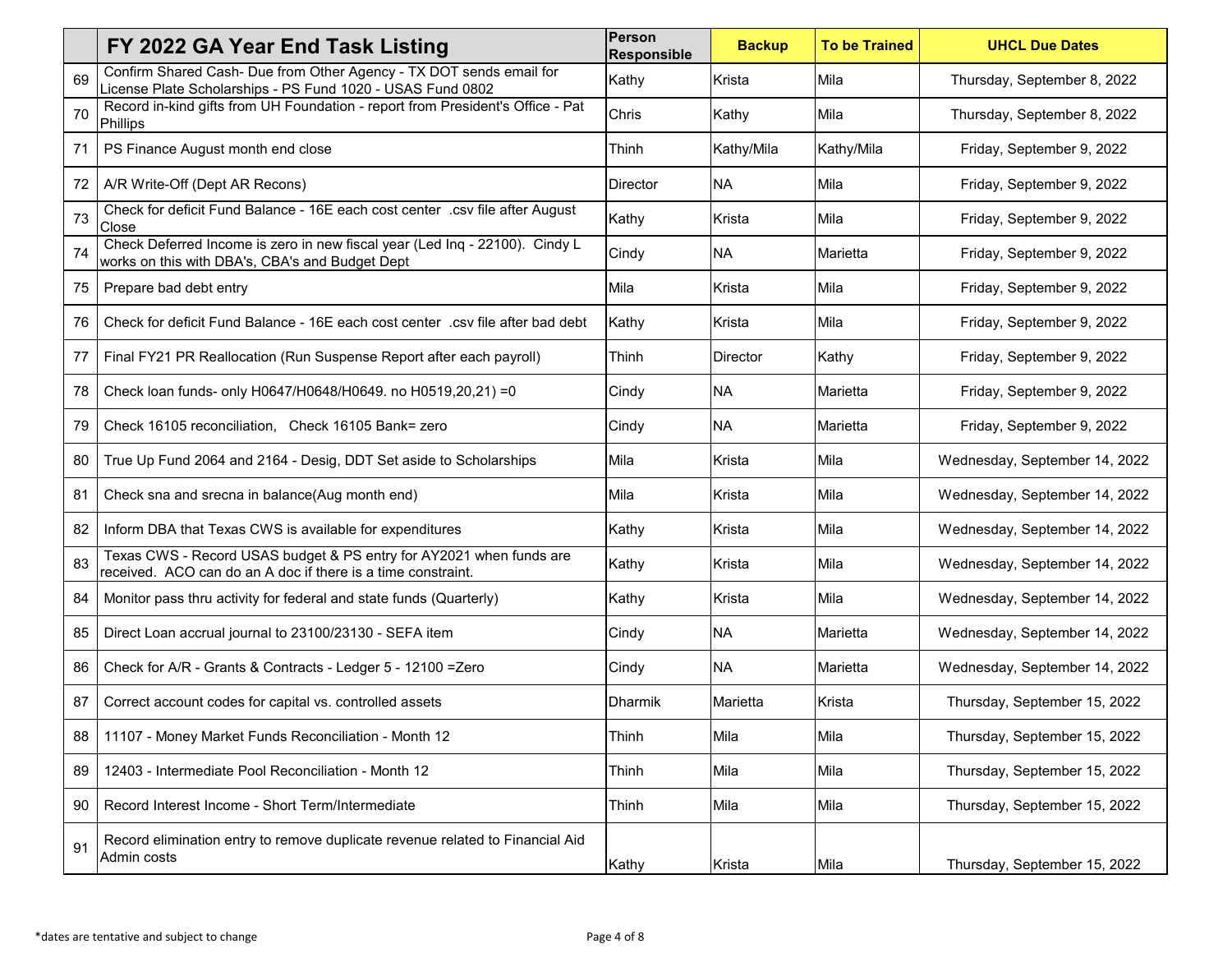|                  | FY 2022 GA Year End Task Listing                                                                                                                    | Person<br><b>Responsible</b> | <b>Backup</b> | <b>To be Trained</b> | <b>UHCL Due Dates</b>         |
|------------------|-----------------------------------------------------------------------------------------------------------------------------------------------------|------------------------------|---------------|----------------------|-------------------------------|
| 92               | Submit AP, P-Card accruals to UHS for upload/ post journals                                                                                         | Mila                         | Krista        | Mila                 | Friday, September 16, 2022    |
| 93               | PS Finance 998 Soft Close Completion - notify campus                                                                                                | Kathy                        | Krista        | Mila                 | Friday, September 16, 2022    |
| 94               | Communicate AP, P-Card Accrual completion to campus                                                                                                 | Mila                         | Krista        | Mila                 | Friday, September 16, 2022    |
| 95               | Check 20104 balance is zero - September after accrual reversal                                                                                      | Kathy                        | Krista        | Mila                 | Friday, September 16, 2022    |
| 96               | SF Waivers Reconciled to GL AFR                                                                                                                     | Cindy                        | <b>NA</b>     | Marietta             | Friday, September 16, 2022    |
| 97               | Fraud Risk Assessment Survey Draft Report: Return Due 09/20/21                                                                                      | Director                     | <b>NA</b>     | Mila                 | Tuesday, September 20, 2022   |
| 98               | Bank Reconciliation - Operating; Disbursement; Month 12                                                                                             | Thinh                        | <b>NA</b>     | <b>Dharmik</b>       | Tuesday, September 20, 2022   |
| 99               | Endowment Reconciliation - Month 12                                                                                                                 | Thinh                        | <b>NA</b>     | Dharmik              | Tuesday, September 20, 2022   |
| 100              | Reconcile GL - PSAM August Period 998                                                                                                               | Dharmik                      | Marietta      | Krista               | Wednesday, September 21, 2022 |
| 101              | ERS Final FY payment - accrue in PS and USAS                                                                                                        | Kathy                        | Krista        | Mila                 | Wednesday, September 21, 2022 |
| 102              | True-up State Fund 229 Tuition & Fees (Funds 1059 & 1040) - done after bad<br>debt entry                                                            | Kathy                        | Krista        | Mila                 | Wednesday, September 21, 2022 |
| 103 <sub>1</sub> | AP accrual into USAS for state funds                                                                                                                | Kathy                        | Krista        | Mila                 | Wednesday, September 21, 2022 |
| 104              | State Fund Balance Transfer - after accruals and bad debts                                                                                          | Kathy                        | Krista        | Mila                 | Wednesday, September 21, 2022 |
| 105              | USAS RTI entries for SEFA and SPTR - delayed waiting on 1 agency                                                                                    | Kathy                        | Krista        | Mila                 | Wednesday, September 21, 2022 |
| 106              | Interagency Pass Through Reconcilations with other agencies - Fed & State -<br>delayed due to 998 PR reallocations                                  | Kathy                        | Krista        | Mila                 | Wednesday, September 21, 2022 |
| 107              | Prepare Note 5 LT Liabilities for UHS Financial Reporting and related JE to<br>reclassify current, non-current liability for Pearland Capital Lease | Mila                         | Krista        | Mila                 | Wednesday, September 21, 2022 |
| 108              | Capital Project Review with Business Coordinator (FMC)                                                                                              | <b>Dharmik</b>               | Marietta      | Krista               | Thursday, September 22, 2022  |
| 109              | Forward prior year appropriations in USAS & PS - not related to APS 018 after<br>998 payroll                                                        | Kathy                        | Krista        | Mila                 | Thursday, September 22, 2022  |
|                  | 110 Reclass CIP for projects JE                                                                                                                     | Dharmik                      | Marietta      | Krista               | Friday, September 23, 2022    |
|                  | 111 Library book write-down due                                                                                                                     | Dharmik                      | Marietta      | Krista               | Friday, September 23, 2022    |
|                  | 112 Sweep Fund 2064 excess fund equity (BUDGET OFFICE DID THIS)                                                                                     | Director                     | <b>NA</b>     | Mila                 | Friday, September 23, 2022    |
| 113              | Record TPEG final amount, inform Budget Dept that journal posted - after bad<br>debts and matches the 76 Report                                     | Kathy                        | Krista        | Mila                 | Wednesday, September 28, 2022 |
| 114              | <b>IDC Elimination Entry for SEFA - after OSP finishes 998 entries</b>                                                                              | Kathy                        | Krista        | Mila                 | Wednesday, September 28, 2022 |
|                  | 115   Pass Through Confirmations Final Certification SEFA & SPTR                                                                                    | Kathy                        | Krista        | Mila                 | Wednesday, September 28, 2022 |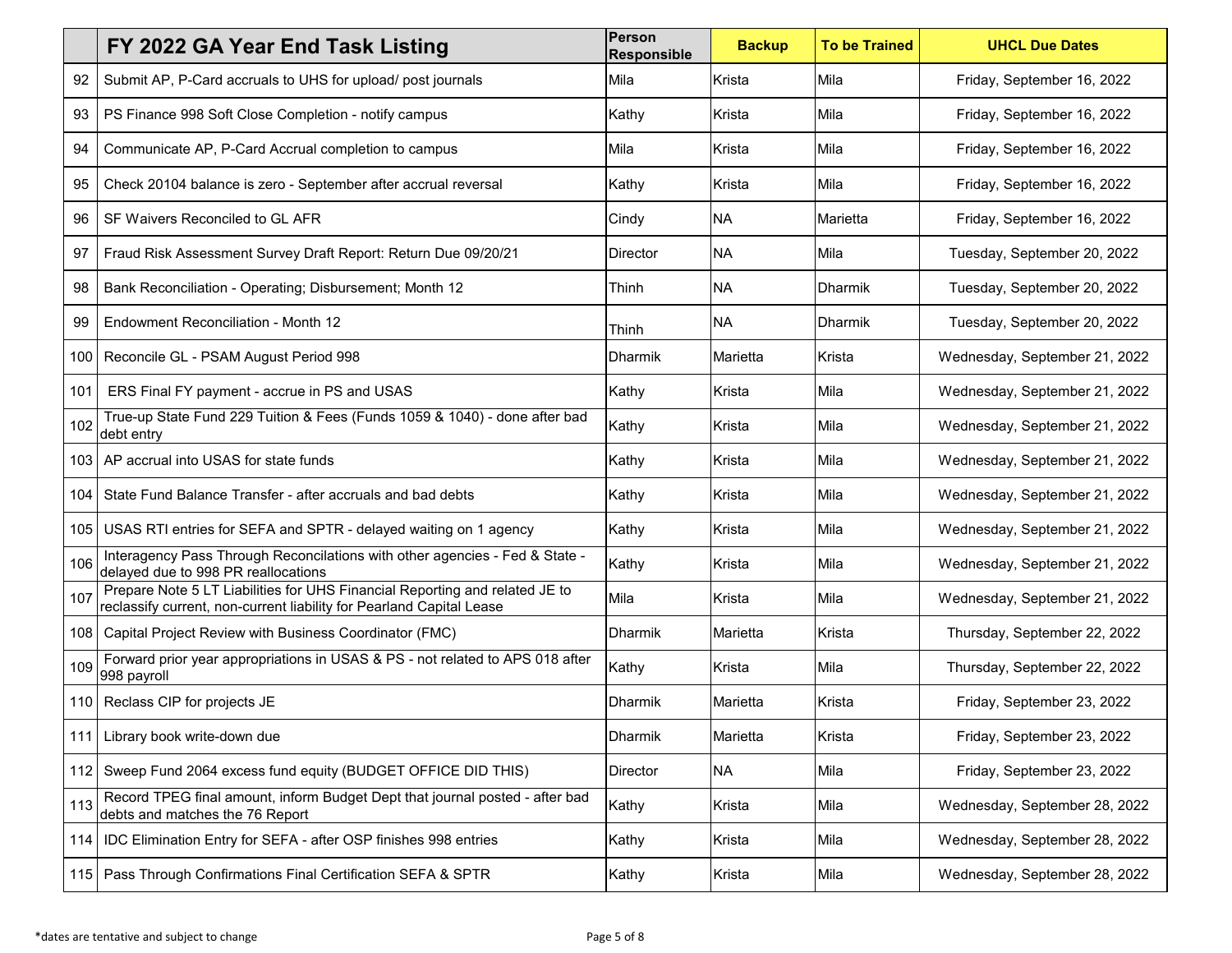|       | FY 2022 GA Year End Task Listing                                                                                         | Person<br><b>Responsible</b> | <b>Backup</b> | <b>To be Trained</b> | <b>UHCL Due Dates</b>         |
|-------|--------------------------------------------------------------------------------------------------------------------------|------------------------------|---------------|----------------------|-------------------------------|
| 116.  | Asset Acqisitions/Disposals JE                                                                                           | <b>Dharmik</b>               | Marietta      | Krista               | Wednesday, September 28, 2022 |
| 117   | U-Docs Regular - Deferred Tuition, ERS Final Pymt, AP Accruals                                                           | Kathy                        | Krista        | Mila                 | Friday, September 30, 2022    |
| 118   | UCI and WCI Accruals (other name Claims and Judgements)                                                                  | Mila                         | Krista        | Mila                 | Friday, September 30, 2022    |
| 119   | Depreciation JE                                                                                                          | Dharmik                      | Marietta      | Krista               | Friday, September 30, 2022    |
| 120   | Reclass Matrix capital expenditures JE                                                                                   | <b>Dharmik</b>               | Marietta      | Krista               | Friday, September 30, 2022    |
| 121   | <b>External/Internal Property Transfers</b>                                                                              | <b>Dharmik</b>               | Marietta      | Krista               | Friday, September 30, 2022    |
| 122   | License Plate Scholarship - YE entry to match DMV                                                                        | Kathy                        | Krista        | Mila                 | Friday, September 30, 2022    |
| 123   | Reduction in Fixed Assets (write-off) for BOR - (UH Main)                                                                | <b>Dharmik</b>               | Marietta      | Krista               | Tuesday, October 4, 2022      |
| 124   | License Plate Scholarships - forward in USAS - B Doc and J Doc                                                           | Kathy                        | Krista        | Mila                 | Wednesday, October 5, 2022    |
| 125   | Fraud Risk Assessment Report Issue - Check with Al Black if no email                                                     | Director                     | <b>NA</b>     | Mila                 | Wednesday, October 5, 2022    |
| 126.  | Prepare USAS JE, reconcile to PS Capital Asset Report 231                                                                | <b>Dharmik</b>               | Marietta      | Krista               | Thursday, October 6, 2022     |
| 127   | Accrued compensable absences (Another name: Claims & Judgements) -<br>pending 4B Matrix report in Data warehouse         | Kathy                        | Krista        | Mila                 | Friday, October 7, 2022       |
| 128.  | USAS Interfund transactions due, PS entry, Run USAS report & tie to AFR                                                  | Kathy                        | Krista        | Mila                 | Friday, October 7, 2022       |
| 129   | PS Record Due to Due From for SEFA & SPTR - PS Journal                                                                   | Kathy                        | Krista        | Mila                 | Friday, October 7, 2022       |
| 130   | Year End State Appropriation Recon - period 12                                                                           | Kathy                        | Krista        | Mila                 | Friday, October 7, 2022       |
| 131   | Discounts & Allowances - end of 998                                                                                      | Mila                         | Krista        | Mila                 | Friday, October 7, 2022       |
| 132   | Pledge Receivable entry                                                                                                  | Mila                         | Krista        | Mila                 | Friday, October 7, 2022       |
| 133.  | Bonds - interest accrual 8/15 - 8/31/ - UHS entry                                                                        | <b>Director</b>              | <b>NA</b>     | Mila                 | Wednesday, October 12, 2022   |
| 134   | Bonds - current vs. non-current - UHS entry                                                                              | <b>D</b> Irector             | <b>NA</b>     | Mila                 | Wednesday, October 12, 2022   |
|       | 135   Bonds - premium, amortization - UHS entry                                                                          | Director                     | <b>NA</b>     | Mila                 | Wednesday, October 12, 2022   |
| 136   | Note 2 capital assets to USAS and CANSS Application - including certification<br>(no hard copy effective FY14)           | <b>Dharmik</b>               | Marietta      | Krista               | Wednesday, October 12, 2022   |
| 137   | Note 2 capital assets - Director to email Note 2 to UH Financial Reporting<br>(Dharmik Prepares)                         | Director                     | <b>NA</b>     | Dharmik              | Thursday, October 13, 2022    |
| 138   | APS 11 Benefits proportional - K and T Docs for benefits: OASI, ORP, TRS final<br>payment and ERS (if money due to them) | Kathy                        | Krista        | Mila                 | Friday, October 14, 2022      |
| 139 I | Utility Transfer after binding encumbrance                                                                               | Kathy                        | Krista        | Mila                 | Friday, October 14, 2022      |
| 140   | Binding Encumbrance Certification - Workup only (need to close Sept)                                                     | Kathy                        | Krista        | Mila                 | Friday, October 14, 2022      |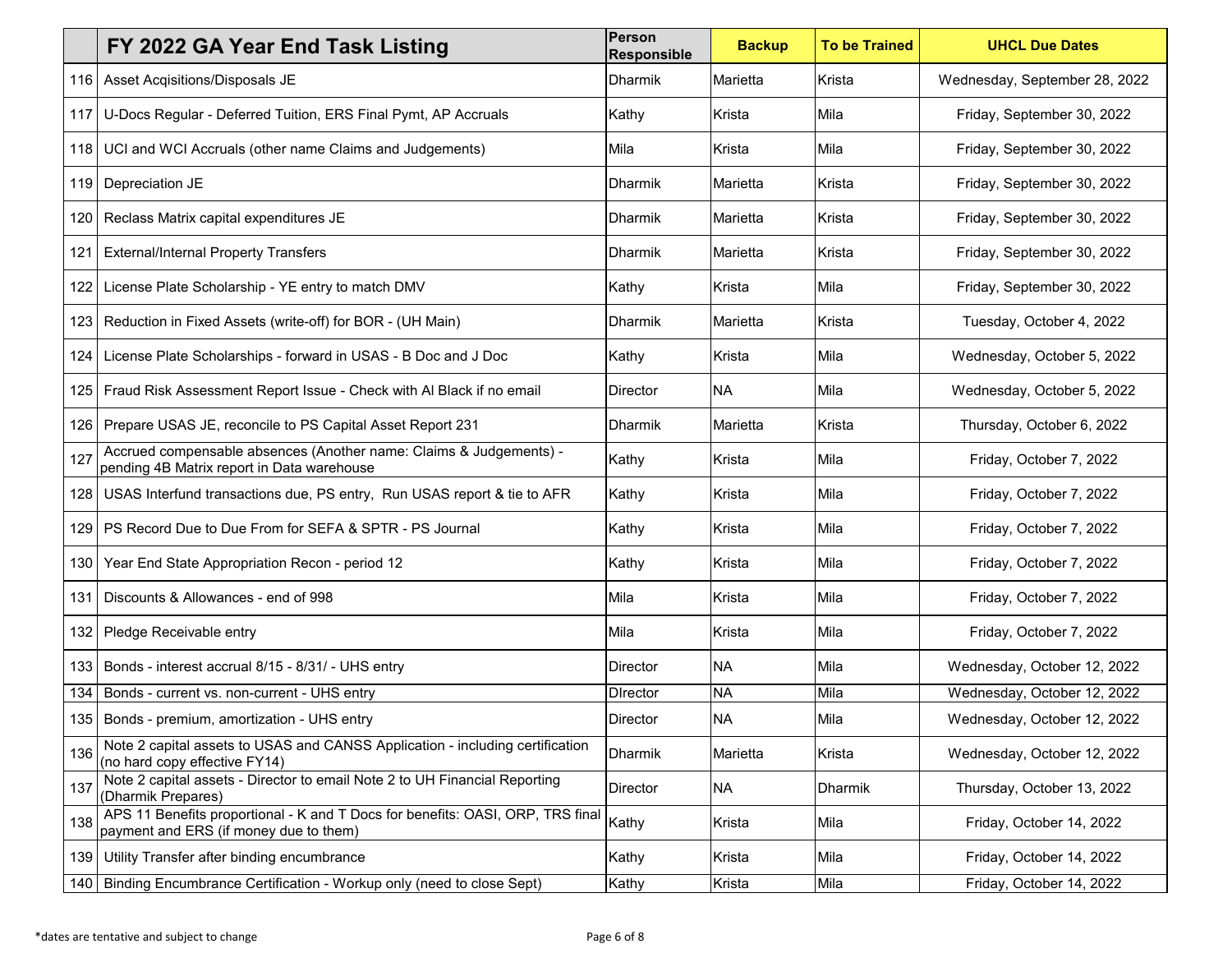|      | FY 2022 GA Year End Task Listing                                                                                                           | Person<br><b>Responsible</b> | <b>Backup</b> | <b>To be Trained</b> | <b>UHCL Due Dates</b>       |
|------|--------------------------------------------------------------------------------------------------------------------------------------------|------------------------------|---------------|----------------------|-----------------------------|
| 141  | Record Federal oper and non oper revenue in USAS - no entry recorded in PS                                                                 | Kathy                        | Krista        | Mila                 | Friday, October 14, 2022    |
|      | 142 APS 018 Binding Encumbrance, HEAF, Autism Forwards and Lapses                                                                          | Kathy                        | Krista        | Mila                 | Friday, October 14, 2022    |
| 143  | APS 018 Binding Encumbrance Certification - Send copy to AVP for CEO<br>Approval. Email form to ACO.                                       | Kathy                        | Krista        | Mila                 | Friday, October 14, 2022    |
| 144  | Record Realized gains/losses & unrealized gains/losses - pooled investments -<br><b>UHS</b>                                                | <b>Director</b>              | <b>NA</b>     | Mila                 | Friday, October 14, 2022    |
| 145  | <b>Endowment End of Year Entries - UHS</b>                                                                                                 | Director                     | <b>NA</b>     | Mila                 | Friday, October 14, 2022    |
| 146  | Cash Flow entries - from Kevin Draper                                                                                                      | <b>Director</b>              | <b>NA</b>     | Mila                 | Friday, October 14, 2022    |
| 147  | 11107 - Money Market Funds Reconciliation - Month 998                                                                                      | Thinh                        | <b>NA</b>     | Dharmik              | Friday, October 14, 2022    |
| 148  | 12403 - Intermediate Pool Reconciliation - Month 998                                                                                       | Thinh                        | <b>NA</b>     | Dharmik              | Friday, October 14, 2022    |
| 149  | Bank Recon- Operating; Month 998                                                                                                           | Thinh                        | <b>NA</b>     | <b>Dharmik</b>       | Friday, October 14, 2022    |
| 150  | Endowment Reconciliation - Month 998                                                                                                       | Thinh                        | <b>NA</b>     | Dharmik              | Friday, October 14, 2022    |
| 151  | Review Admin Charge Rate (Budget Office)                                                                                                   | <b>Director</b>              | <b>NA</b>     | Mila                 | Friday, October 14, 2022    |
| 152  | U Docs needed for Utility Transfer, TRS final payment and ERS (if money due<br>to them)                                                    | Kathy                        | Krista        | Mila                 | Wednesday, October 19, 2022 |
|      | 153   APS 019 - Return Unused Benefits - waiting on APS 011                                                                                | Kathy                        | Krista        | Mila                 | Wednesday, October 19, 2022 |
|      | 154   Schedule 1-A (Page 1 & 2)                                                                                                            | Kathy                        | Krista        | Mila                 | Wednesday, October 19, 2022 |
| 155  | Final GA entries for FY20 P998                                                                                                             | <b>Director</b>              | <b>NA</b>     | Mila                 | Wednesday, October 19, 2022 |
| 156  | State Fund Balance Transfer after APS 011                                                                                                  | Kathy                        | Krista        | Mila                 | Thursday, October 20, 2022  |
| 157  | Final AFR templet worksheet & recon - send to Linda Klemm                                                                                  | Mila                         | Krista        | Mila                 | Thursday, October 20, 2022  |
| 158  | Notify budget to move remaining FE from State CC 1059-C0069-F1009 to 1059-<br>C0078-F1092 so that it remains in reserves (New Item)        | Kathy                        | Krista        | Mila                 | Friday, October 21, 2022    |
| 159  | U-Docs for CAFR in USAS. Complete after year-end close (AFR) and after reg<br>U Docs such as AP accruals, deferred tuition, ers, trs, ect. | Kathy                        | Krista        | Mila                 | Friday, October 21, 2022    |
|      | 160   General Revenue Reconciliation Certification (GR Recon) - Workup only                                                                | Kathy                        | Krista        | Mila                 | Friday, October 21, 2022    |
| 161  | <b>Final Certification SEFA</b>                                                                                                            | Kathy                        | Krista        | Mila                 | Friday, October 21, 2022    |
| 162  | YE State Appropriation Recon - period 998 (after all benefit entries)                                                                      | Kathy                        | Krista        | Mila                 | Friday, October 21, 2022    |
| 163. | LBB Performance Measures - Finance                                                                                                         | Director                     | <b>NA</b>     | Mila                 | Friday, October 21, 2022    |
|      | 164   Verify APS 018 (Binding Encumbrances) was completed by VP of Finance                                                                 | Kathy                        | Krista        | Mila                 | Wednesday, October 26, 2022 |